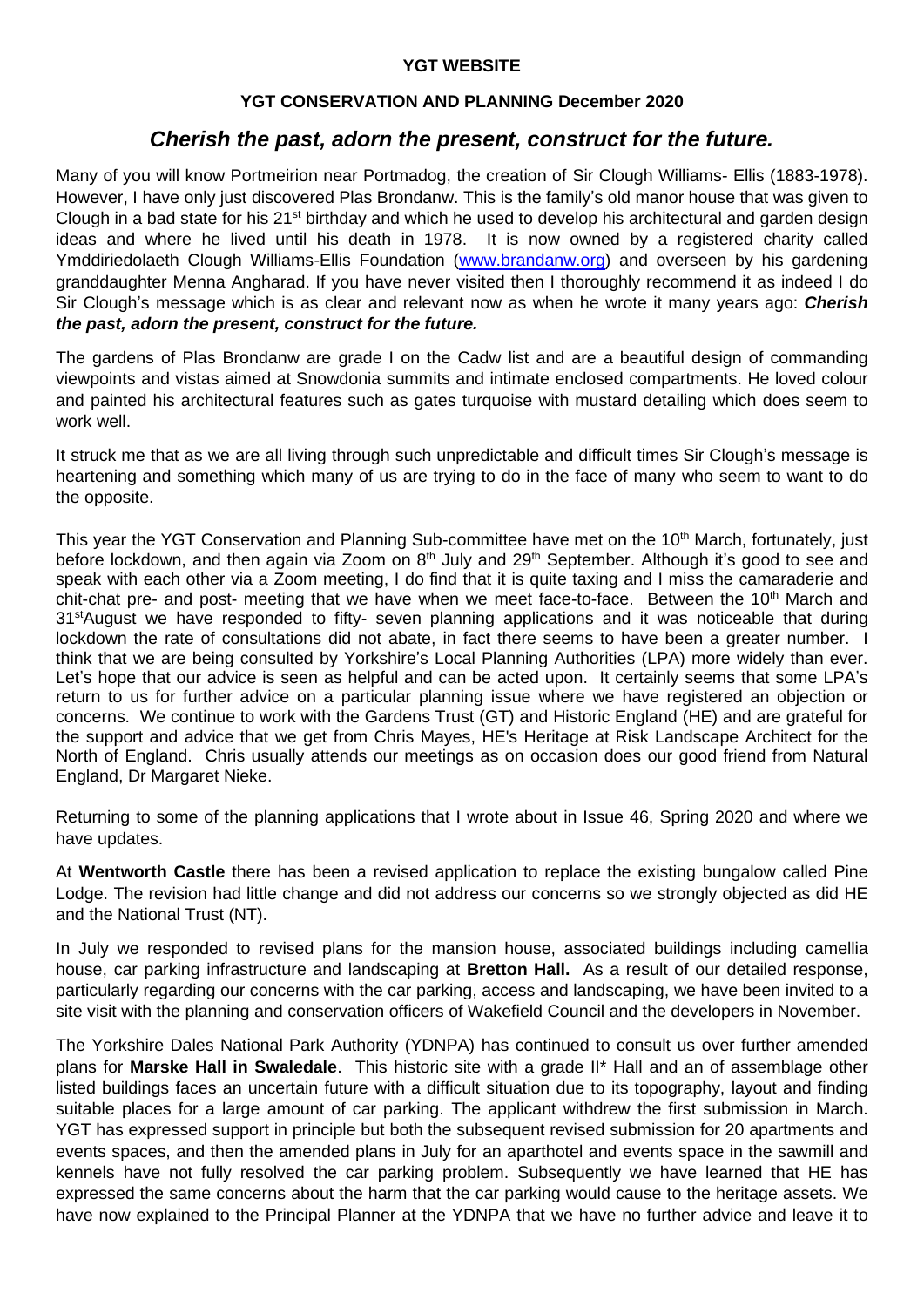their expertise. We were disappointed to learn that our application to HE to consider Marske Hall for the Register of Historic Parks and Gardens was regrettably declined.

At the beginning of April, we were consulted on the National Trust Proposals for the Café Building at Canal Gates, **Studley Royal** - Heritage Impact Scoping Report "*Studley Revealed": Proposed renovation and development at Canal Gates, Studley Royal.* Together with the GT we wrote of our strong support for the NT's charitable purpose to provide physical and intellectual access to special places and the great conservation, repair and presentation work that has been done over many decades to sites owned and managed by the NT. However, we explained that we remain very concerned about the proposals for the Café Building at Canal Gates, Studley Royal and although the HIA Scoping Report goes into considerable detail it does not allay our concerns about the whole concept and the GT/YGT is unable to endorse these proposals. We have not heard anything further.

The following are some of the other planning applications that we've responded to:

#### East Yorkshire

Looking to the east of the county we have had practical, well-thought through and sympathetic planning applications for alterations to the terrace café at **Sledmere House** and the use of the Great Hall at **Burton Constable** for weddings. However, the reinstatement of **East Park, Kingston upon Hull**, paddling pool was a poorly documented application and took me some considerable time to gather sufficient information to make an informed response and advise on the exterior works and planting. That was a pity as East Park is a significant and well-loved park and the largest park in Hull. Designed by Joseph Fox Sharp, the Borough Engineer for Kingston-Upon-Hull and opened in 1887, it is reminiscent of Pearson Park to the north of the city and includes a carriage drive around its perimeter. There have been many C20 additions and changes to the park including the addition of land for the boating lake to the north of the park which was presented by the businessman and philanthropist Thomas Ferrens in 1913. Further land was added in the 1920's and although much of the original layout of the park has been retained, parts were adapted during the second half of the C20.

#### North Yorkshire and York

We have had our first planning application for a gin distillery; now that wouldn't have happened in the early years of YGT! So, like much else, YGT records the fashions of the times whether it's for horticulture, design, leisure or indeed imbibing alcohol – perhaps we should raise a glass. The planning application from the owners of Whitby Gin is for the alteration and extension of old agricultural buildings/barns on land south of Whitby Abbey. The buildings are listed and the site is within the Whitby Conservation Area, part of the grade I Whitby Abbey House complex, close to the scheduled Whitby Abbey and the north barn lies within the grade II Registered Historic Park and Garden of Whitby Abbey House. After expressing our concerns about insufficient information on the archaeology of this very historic site and impact on the views, we received additional documents and had no objection.

Moving up and down the coast we have had concerning planning applications for properties in Sandsend close to the eastern boundary of the grade II\* park of **Mulgrave Castle.** At Scarborough we have advised on two planning applications that potentially could affect the **Valley Gardens and South Cliff** but pleasingly these should have good outcomes.

The **University of York** has submitted planning applications for alterations to University Central Hall including a new plaza and also for changes around the Physics Building. The application sites are situated in the University of York's Campus West and the Campus West designed landscape which is on the Historic England Register of Historic Parks and Gardens at Grade II and was designed by Robert Matthew, Johnson-Marshall & Partners (RMJM). It was registered due to its historic and design interest, landscaping, designers, degree of survival and group value of the University buildings. For the Central Hall application, we queried the lighting, planting and paths and the lack of Environmental Impact Statement particularly because of the close proximity to the lake and we suggested a landscape management plan. I was grateful for advice from Win Derbyshire who knows the campus and whose late husband's cousin was architect for the development of the University, and YGT Chairman Chris, who as former Keeper of Archives at the Borthwick Institute also knows the University well. Also, in York we have had a variation of condition for an earlier application at **York Cemetery.** The planning application for a new healthcare centre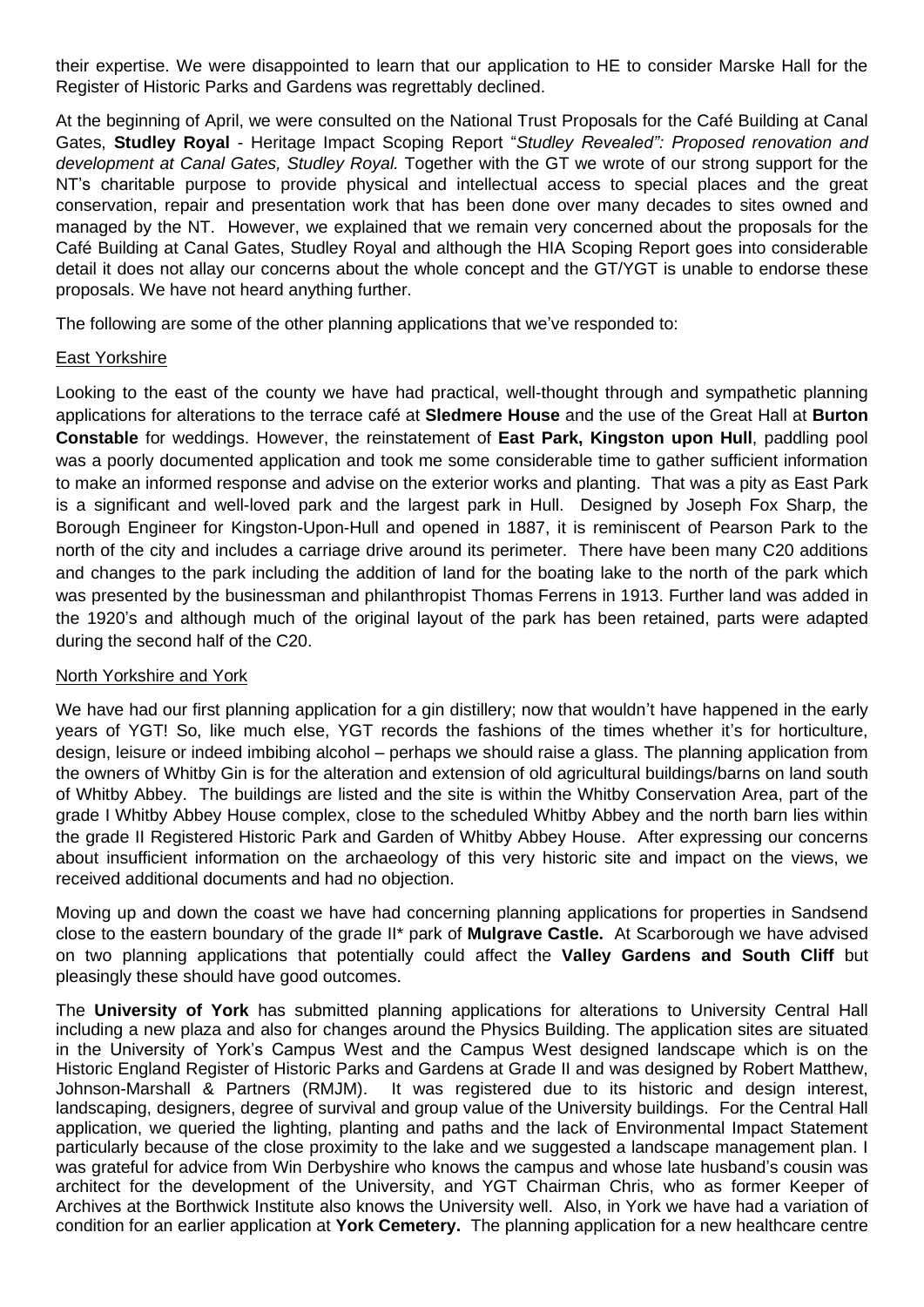building for the Schoen Clinic York at **The Retreat** which is on the Register of Historic Parks and Gardens at Grade II\*, has caused us some disquiet. The Retreat dates from 1792-96 and is the earliest example of the expression of so-called moral therapy in an asylum estate landscape. It was the most influential model for public asylum estates during the nineteenth and early twentieth centuries, its example being developed but not entirely superseded. It was influential beyond England, in Europe and North America. We concurred with the comments from the York City Council Conservation Architect and the Landscape Architect and the points made by HE and thought that the development would not comply with the Planning (Listed Buildings and Conservation Areas) Act 1990 or the National Planning Policy Framework (NPPF).

South of York we have had two planning applications for **Moreby Hall** and one for a replacement care home at **Scarthingwell Park** at Barkston Ash.

**Scarthingwell Park** in not included by HE on their Register of Parks & Gardens, however although the house was demolished in the 1960's and was replaced by a care home, Scarthingwell Park is a locally important historic park and garden for Selby DC and for planning purposes, the parkland is considered to have status equivalent to that of a non-designated heritage asset. Some research has been done by the YGT Research and Recording group which was very helpful and although we had no objection to this planning application, we did have some concerns and strongly supported the advice of Selby DC's Conservation Officer and Principal Landscape Architect.

Scarthingwell Park is near the Towton battlefield and from the 18<sup>th</sup> century Scarthingwell Park was an ornamental designed landscape centred on the hall. The first record of the designing of the landscape at Scarthingwell comes from 1790 when John Davenport, a nurseryman from Shropshire was employed by Lord Hawke to form a lake and build a bridge across it. [www.parksandgardens.org/people/john-davenport](https://www.parksandgardens.org/people/john-davenport) 

John Davenport was a nurseryman from Burlton Grove, Wem, Shropshire, active in the 1780s and 1790s, with a speciality in hothouses. Davenport claimed to have been in business since 1768 'imployd in conciderable Buildings of Houses for gentlemen as well as their Grounds &c.'. He designed an elaborate picturesque landscape for Warren Hastings, Governor General of India at Daylesford House, Gloucestershire, but was dismissed in 1791. Davenport's client at Scarthingwell Park, Admiral Hawke, was a prominent 18th century naval commander and it may be that he engaged Davenport in the 1790's. As a nurseryman Davenport may also have been involved in the laying out of the parkland (then c.160acres) and more formal gardens to the west.

**Moreby Hall** was erected on the site of an earlier house for the Preston family, well-known merchants and bankers from Leeds, in 1828-33. It was only the second country house by renowned architect Anthony Salvin (1799-1881), designed shortly after he had gone to live in London where he worked for many years with his brother-in-law the significant landscape gardener William Andrews Nesfield, and the architects John L Pearson and R Norman Shaw. The terraced gardens were laid out to compliment the new house by John Burr, head gardener at the time, and included topiary, summerhouses, a rosery, bowling green and a serpentine lake as shown on the OS 1<sup>st</sup> Edition surveyed 1846. The *Country Life* article of 1907 favourably compares the gardens to those of the famous Westmorland [now Cumbria] House of Levens. The national importance of Moreby Hall is reflected in its Grade II\* listing and there are a number of Grade II Listed Structures within the Registered Historic Park and Garden. We gave advice on the car parking and gardens (registered grade II) as part of the conversion of the hall to eleven apartments but opposed the unacceptable conversion of the garage, as did the Selby DC Conservation Officer.

#### West Yorkshire

#### **Horton Park, Bradford and the Joseph Nutter Orphanage adjacent to it.**

*Built by Victorian philanthropy, this orphanage was gifted to the city in an expression of civic pride in 1888. The turrets and ramparts make for unique elevations, and the building is vital to the context of the surrounding parkland.*

These words can be found on the website https://demolitionregister.org/**The Demolition Register**, which charts all proposals to demolish historic buildings in Yorkshire. Despite many objections, including from the Victorian Society and Bradford Civic Society, demolition took place in May last year. We had not been informed of this application, which was validated on 18 March 2019 with permission soon granted on 11<sup>th</sup> April. The building was not listed, nor in a conservation area, nor included within the registered Grade II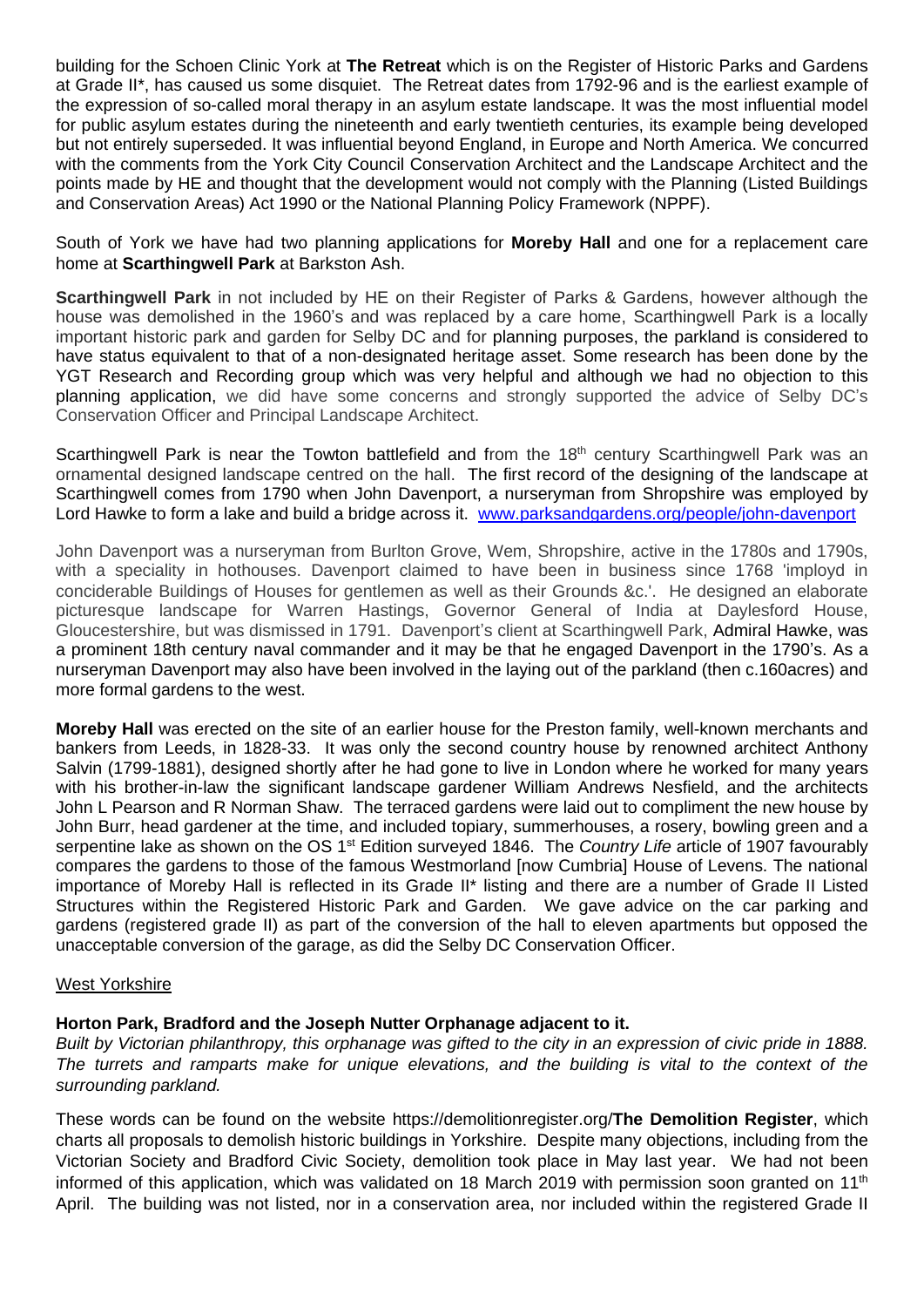area of Horton Park, yet the orphanage and Horton Park had shared borrowed landscapes and an intertwined history.

Horton Park, opened in 1878, was designed by William Gay, one of the finest Victorian landscapers in the north. Gay is perhaps best known for his cemeteries, including Undercliffe Cemetery, (established 1854) and Toxteth Park Cemetery, Liverpool (opened 1856), but he also designed parks including Saltaire Park (Roberts Park). He was one of the most imaginative and gifted designers of the period, using "raised and sunken terraces to enhance the complexities of the landscape" such as the grand terrace at Peel Park. At Horton Park a double-span cast-iron bridge carries the principal promenade over a lake at the centre of the site. Ten years later the grounds in front of the orphanage were laid out in a style similar to that of Horton Park with low walls between the properties acting as ha-has, whilst a sunken public footpath ran between with mirrored pedestrian entrances to the Park and Orphanage. The latter enabled easy access to the park, not for play, but for the undertaking of regular maintenance of the park required of each orphan.

So, this April we responded to an application that squeezes eleven large dwellings into the approximately one- acre site by using a rigid geometrical style layout. It appears to be over-development. Trees would need to be felled and those remaining likely to be impacted both by the building work and afterwards. This is in contrast to the Nutter Orphanage that had been set back by perhaps 20m giving an apron of greenspace to visually flow into the park and vice versa.

In this proposal none of these large family houses would be built with a garage. Not only would this lead to views from Horton Park being marred by cars, but most likely additional buildings too, due to the lack of any indoor storage space for bicycles, gardening equipment, etc. As the land adjacent to the public footpath bounding the site would be completely privately owned there would be no control over the landscaping of these plots and hence their contribution to the setting of Horton Park. We totally agreed with the preapplication enquiry response, that the trees along the boundary should not be retained within domestic curtilage, but in areas of public or shared open space maintained through a management agreement. So, in summary we considered that this planning application as submitted would result in harm to the setting and significance of Horton Park. This application has caused much controversy, as it is thought that there was a covenant on the orphanage building restricting its use to educational purposes.

The iconic stone Victorian mansion, **The Mount, adjacent to Peel Park, Bradford** was featured in the Autumn 2019 newsletter as there was then a major planning application to convert it into 26 apartments together with a large extension for an additional 28. This was eventually withdrawn on 6 August 2019. We were thus shocked to see recently a new application for a residential development of 13 dwellings, Former Mount Nursing Home. We had again not been informed of the proposed demolition and have since failed to trace any demolition application or find any reference to it in the media, including the Demolition Register for buildings in Yorkshire mentioned above.

The Mount too had its own private entrance to the adjacent public park, but this was for pleasure and directly to the Park's Carriage Drive; the stone gate piers of this entrance are still extant. The original landscaping around the stone mansion provided a picturesque setting both from within the park and its approach from Bolton Road. Much of the original layout of the gardens remained unchanged until at least the 1930s and can be seen in the 1938 C. H. Woods aerial photo of Peel Park (N2357, C. H. Woods Collection, Bradford Museums and Galleries). This picturesque setting also features in several early postcards of Peel Park.

The applicant claims that the existing dense boundary planting on the southern boundary of the application site would ensure that the proposed two storey housing would not be visible from Peel Park. But the photo of The Mount in the Autumn 2019 newsletter shows this is clearly not the case for at least half the year when the trees are not in leaf. So, a detailed landscaping plan is essential but was not submitted. We do not consider that the style of the proposed housing to be sympathetic to the views from the Park and have objected to this application in its present form. We heard in August that this planning application had been refused.

We have had two recent applications for the former **High Royds** Hospital, Menston, with the proposal to convert its Victorian covered reservoir into eight residential units the more major.

The West Riding Pauper Lunatic Asylum, Menston was built on 300 acres of agricultural land formerly owned by the Fawkes family of Farnley Hall and was designed to be totally self-sufficient. It opened in 1888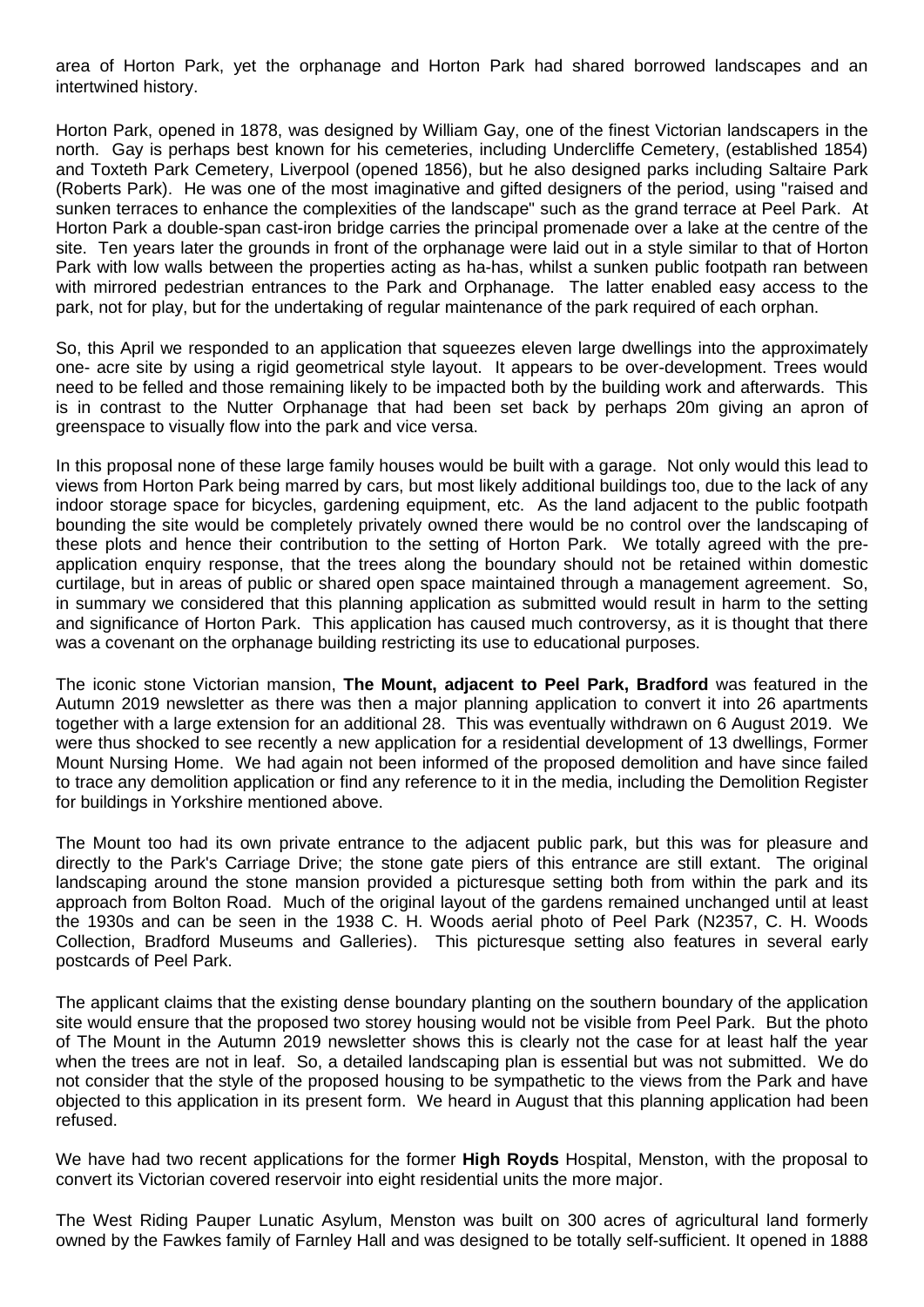and by 1898 had 1526 patients. To the west is the early to mid C17 farmhouse High Royds Hall. The covered reservoir is beyond sited near Matthew Dike, its stream flowing down from Reva Hill close to Hawksworth Moor further to the west. The beautiful rural setting of this reservoir was described as "sublime" in a Consultation Draft - August 2017, AIREBOROUGH LANDSCAPE CHARACTER & VALUE REPORT.

Though High Royds is on the HE Register (Grade II), the reservoir is not included in the registered area, nor is its associated Pump House. However, the reservoir remains part of High Royds setting, regarding the western view across agricultural land to Hawksworth Moor, and lies within the Green Belt.

In 2017, a pre-application enquiry based on a conversion scheme to four self-contained dwellings with associated car parking and amenity space, was notified that such a proposal would be over-development and intrusive in its rural setting, and impact on the openness and character and appearance of the Green Belt at this location. Subsequently change of use to a single dwelling was approved.

This application for eight dwellings would result in much structural damage to the original Victorian building, and in particular through doubling the height of the proposed windows in the east and west elevations. It would be far more prominent in the landscape, which is contrary to the original intended design. It would also result in considerably increased vehicle movements on a public footpath and the possibility of more domestic items in the curtilage. We objected to this application as proposed as we did not consider that it would protect the setting of High Royds.

We have learnt very recently that it has been refused – reasons for refusal included inappropriate development in the Green Belt and harm to the character of a Heritage Asset and its setting.

At **Harewood House** we commented late last year on an application to partially demolish and rebuild Forge House, the former blacksmith's workshop, together with a single storey extension to form offices. Forge House lies within the Grade I registered park and garden, and on the southern side of the Estate Yard at Home Farm, adjacent to the approach to Harewood House from Weardley. This approach, by way of Lady Bridge, the Menagerie, and then Home Farm at Stank, is part of Harewood's designed landscape by Lancelot (Capability) Brown and others with the "Tower"/Granary just to the west of Forge-House, a principal feature. The Estate Yard was designed in the style of a courtyard farmstead and all its buildings and Lady Bridge were designed by John Carr, the principal designer of Harewood House.

Home Farm has been described as "*one of the most extensive survivals of its type in England"* and the Estate Yard "*the first of its kind in a country house estate and showed a progressive attitude to the estate workforce*".

Forge House is clearly in a very poor state of repair and we would like to support sympathetic proposals that would ensure its repair and long-term use. However, we had some reservations about this proposal and in particular on the impact of the large extension, but also on the proposed new opening onto the historic approach to Harewood House.

We have recently commented on amended plans but these have been only slightly modified and have not addressed our concerns that these proposals would cause harm to the setting and significance of the Estate Yard and in particular the imposing "Tower" building.

We are very pleased that a new Conservation Management Plan is being drawn up for Harewood House Park and Gardens by Haworth Tompkins. This will cover the whole of the registered area so combining the interests of the Harewood House Trust and the Harewood Estate. Along with other organisations we were invited to attend a Zoom meeting in October when Beatie Blakemore of the consultants gave a presentation of the draft report. The ideas for the long-term conservation and management of this special place were inspiring and particularly with the strategy of the Harewood House Trust and Estate working closely together to conserve and sustain the whole area whilst finding new and exciting ways of presentation to the public.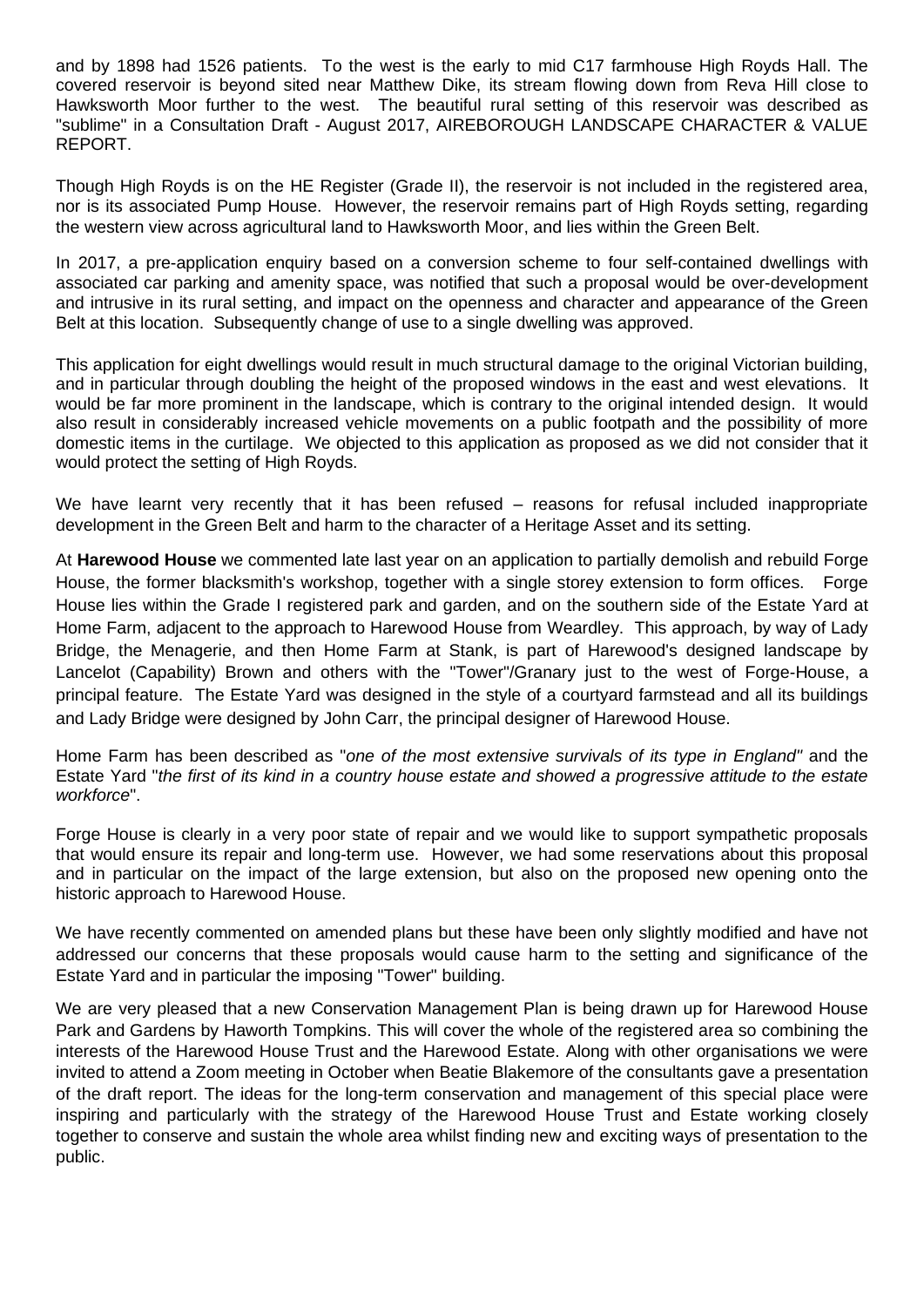Also, in West Yorkshire we have responded to an application for a shed and veranda for ice cream sales at the Mereside Visitor Centre, **Shibden Park.** Kath Gibson was involved with the very nice contemporary design for the Visitor Centre a few years ago, so to find an application for a poor utilitarian building alongside was most disappointing and we have objected. As you will know Shibden Hall House is a 15<sup>th</sup> Century and later, manor house and is listed grade II\*. The landscape park is grade II on the Register of Historic Parks and Gardens and was laid out for the owner Jeremy Lister in the 1830's when the estate was managed by his daughter Anne Lister. She employed the architect John Harper of York to remodel the Hall and provide proposals for structural works in the grounds which were implemented by William Gray of York who also worked at Clumber Park. It is of course the home and setting for 'Gentleman Jack'.

Geoff Hughes helped me with two applications in Huddersfield for properties on the boundaries of public parks; **Greenhead Park** and **Beaumont Park.** Ridgemoor, No 64 Beaumont Park Road, was in the cluster of early properties built round the park in the late 19C. It had been allowed to fall into disrepair to the extent that an applicant gained consent to demolish it. (Where have we heard that before.) GT/YGT objected to an earlier application but found the new application significantly better so that we did not object but gave advice on the elevation that overlooks the park and planting. Overlooking the monumental two-sided promenade terrace and War Memorial at Greenhead Park, 34 Greenhead Road had been subject to some unsympathetic alterations during the 20th century. In addition, the site has been left vacant since 2012 and had fallen into a poor state of repair. We thought that this was a sound application which should bring the buildings and grounds into good use whilst respecting the heritage assets.

**Thornes Park**, Wakefield - We have had two applications; the retrospective siting of a metal storage container for the storage of bikes and PPE in connection with a tandem club for visually impaired adults, and proposals to rebuild Thornes Park Stadium. The metal storage container is near the rose garden and the documents submitted were poor; we gave advice on the colour of the container and planting that could improve the look of the area. The ageing Stadium was fire damaged earlier this year and we again gave advice and also suggestions as to how the park's existing infrastructure could be consolidated into less space freeing up more of the green areas. We also mentioned our Small Grant Scheme

#### South Yorkshire

We have been pleased that apart from Kenwood Hall Hotel, the recent applications in Sheffield have not caused us any concern**. Graves Park,** a significant and well-loved park, the largest public park in the City, forms the setting for Norton Hall (grade II\*). The historic park retains much of the parkland character of the original grounds of the hall and, with its varied topography gives the community various recreational opportunities. This application was for changes to Graves Park Animal Farm.

**Hillsborough Park** is directly adjacent to the A61Penistone Road and surrounded by residential and industrial and commercial areas with Sheffield Wednesday Football Club's Hillsborough Stadium nearby. The Park is a Conservation area and contains several Grade II listed buildings and structures and appears on the Local Register of Historic Parks and Gardens. The park is part of the original setting of Hillsborough Hall, (1779, listed grade II) one of the few examples of a large 18<sup>th</sup> century classical house in Sheffield and designed by Robert Adam. The park is contemporary with the house and was laid out in the tradition of English landscape parks with trees planted in naturalistic groups in open parkland, a lime avenue from the Penistone Road Lodge and a tree belt lining the south and south east boundary of the park. The HE Risk Register listing for the park notes that the current condition of the Hillsborough Park conservation is poor, its vulnerability is low, however its trend is deteriorating. But this was a well-documented application for a bike track and further public facilities that would be desirable at the Park and we agreed that the proposed site is the best location that would not impose on the Conservation Area status and heritage of the park.

The planning application for 101 dwellings with associated infrastructure (Pennine Village) was the largest housing development that we've been consulted upon this year. It is on land opposite Manor Lodge with the registered **City Road Cemetery** to its south west. We suggested that some evergreen planting such as holly, laurel, Scots pine could be incorporated into the deciduous belt of trees along the eastern boundary of the cemetery adjacent to the development.